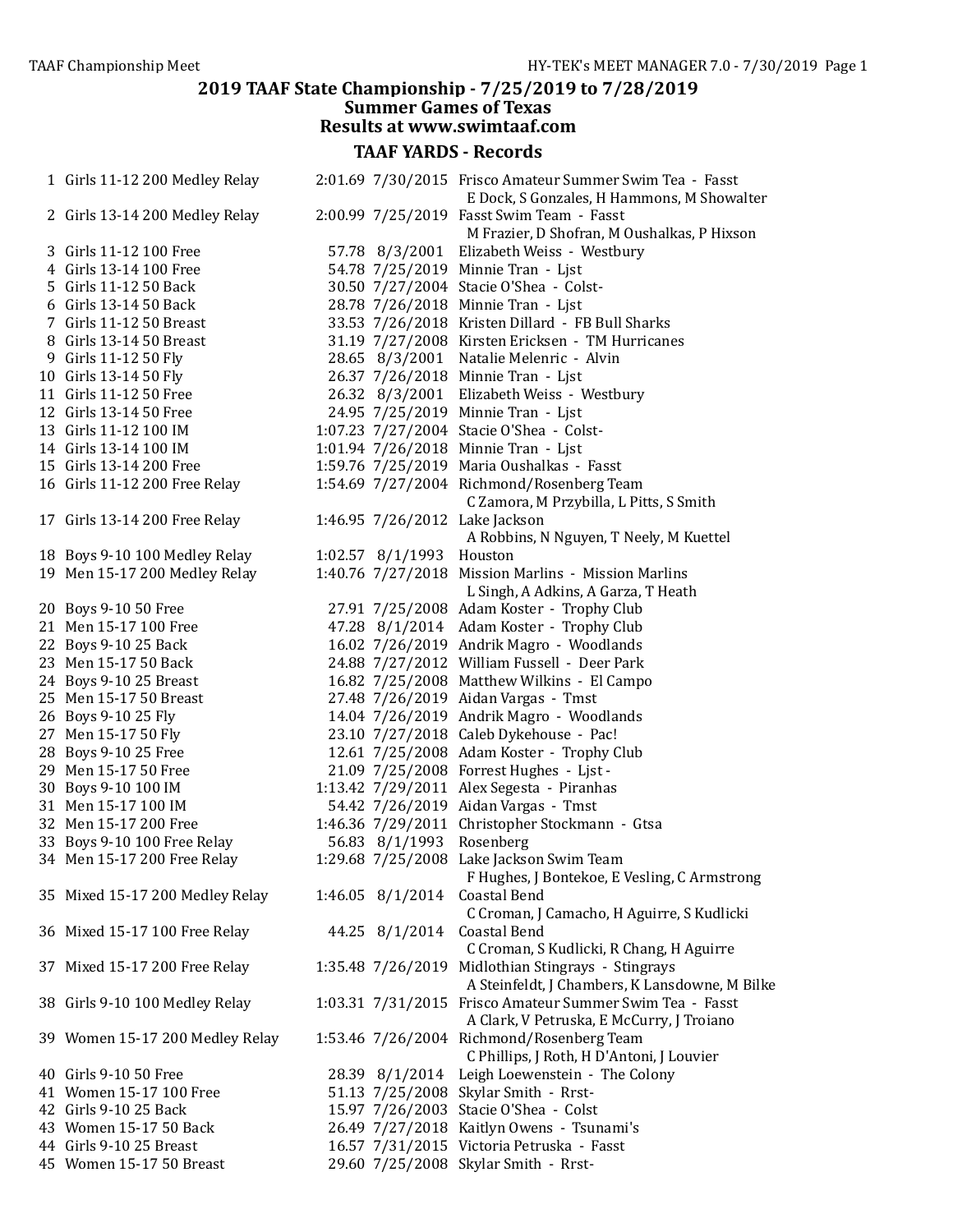#### 2019 TAAF State Championship - 7/25/2019 to 7/28/2019 **Summer Games of Texas** Results at www.swimtaaf.com TAAF YARDS - Records 46 Girls 9-10 25 Fly 13.51 7/1/1998 Dana Vollmer - Granbury 47 Women 15-17 50 Fly 25.22 7/25/2008 Skylar Smith - Rrst-<br>48 Girls 9-10 25 Free 13.21 7/31/2015 Emily McCurry - Fas 13.21 7/31/2015 Emily McCurry - Fasst 49 Women 15-17 50 Free 23.25 7/25/2008 Skylar Smith - Rrst-50 Girls 9-10 100 IM 1:13.51 8/6/2010 Carolyn Johnston - Frisco 51 Women 15-17 100 IM 1:01.41 7/31/2015 Karley Thompson - Gtsa 52 Women 15-17 200 Free 1:55.65 8/1/2014 Molly Kuettel - Lake Jackson 53 Girls 9-10 100 Free Relay 65.53 7/31/2015 Frisco Amateur Summer Swim Tea - Fasst L Perry, J Troiano, A Clark, E McCurry 54 Women 15-17 200 Free Relay 1:42.01 7/26/2004 SouthBelt Area Swimteam N Melenric, C Cunningham, J Thibodaux, K Kelly 55 Boys 8&U 100 Medley Relay 1:15.01 8/2/2014 Frisco T Gulledge, J Gonzales, Z Hammons, J Gierkey 56 Men 18&O 200 Medley Relay 1:40.80 7/28/2012 Coastal Bend B Stevens, E Ortiz, C Prewit, C Kainz 57 Boys 8&U 50 Free 30.55 8/7/2010 David Johnston - Frisco 58 Men 18-24 100 Free 46.59 7/28/2012 Brad Eichenseer - Trophy Club 59 Men 25-29 100 Free 47.98 7/28/2018 Jonathon Edwards - Westb 59 Men 30-34 100 Free 50.99 8/1/2015 Brandon Lee - Cars 59 Men 35-39 100 Free 46.38 7/27/2019 James Fike - Rpa 60 Men 40-44 100 Free 53.63 7/28/2018 Marcus Hantla - Unattached 60 Men 45-49 100 Free 55.30 7/30/2011 Paul Kula - Fasst 60 Men 50-54 100 Free 51.48 7/28/2012 Steve Wood - Weatherford 60 Men 55-59 100 Free 52.37 7/28/2018 Steve Wood - Wford 60 Men 60-64 100 Free 1:03.95 8/1/2015 Joe Greenwell - R&R 60 Men 65-69 100 Free 1:59.44 7/27/2019 Robert Kelly - South Belt Area 60 Men 70-74 100 Free 1:28.09 8/1/2015 Sanford Thatcher - Fasst 60 Men 75-79 100 Free 1:40.30 7/27/2019 Sanford Thatcher - Fasst 61 Boys 6&U 25 Back 21.19 7/28/2018 Cai Lockett - Lpd 62 Boys 8&U 25 Back 17.17 7/1/1999 Derek Loebbecke - Victoria 63 Men 18-24 50 Back 24.09 8/7/2010 Cameron Carlysle - Keller Barr 64 Men 25-29 50 Back 24.73 8/1/2015 Jason Roberson - Whale Taaf 64 Men 30-34 50 Back 25.53 7/27/2019 Jason Roberson - Tomball 64 Men 35-39 50 Back 28.53 7/28/2012 Derrick Mauk - South Belt 65 Men 40-44 50 Back 27.57 7/28/2018 Derrick Mauk - South Belt 65 Men 45-49 50 Back 28.15 7/27/2013 Jaime Powell - Mesquite 65 Men 50-54 50 Back 26.03 7/28/2012 Steve Wood - Weatherford 65 Men 55-59 50 Back 26.81 8/1/2015 Steve Wood - Weatherford 65 Men 60-64 50 Back 36.88 8/1/2015 Joe Greenwell - R&R 65 Men 70-74 50 Back 46.54 8/1/2015 Sanford Thatcher - Fasst 65 Men 75-79 50 Back 49.51 7/27/2019 Sanford Thatcher - Fasst 66 Boys 8&U 25 Breast 19.00 7/1/1997 Dylan Brandt - Corpus Christi 67 Men 18-24 50 Breast 25.96 7/28/2018 Chad Brandon - Fasst 68 Men 25-29 50 Breast 28.14 7/30/2011 Eddie Ortiz - TM Hurricanes<br>
68 Men 30-34 50 Breast 26.25 8/1/2015 James Fike - Rpa 26.25  $8/1/2015$  James Fike - Rpa 68 Men 35-39 50 Breast 24.99 7/27/2019 James Fike - Rpa 69 Men 40-44 50 Breast 29.45 7/28/2018 Michael Colligan - Rst 69 Men 45-49 50 Breast 30.80 7/30/2011 Jim Waterman - Fasst 69 Men 50-54 50 Breast 30.44 7/28/2012 Steve Wood - Weatherford 69 Men 55-59 50 Breast 30.60 8/1/2015 Steve Wood - Weatherford 69 Men 60-64 50 Breast 33.35 8/1/2015 Joe Greenwell - R&R 69 Men 65-69 50 Breast 52.17 7/27/2019 Robert Kelly - South Belt Area 69 Men 70-74 50 Breast 50.80 8/1/2015 Sanford Thatcher - Fasst 69 Men 75-79 50 Breast 54.63 7/27/2019 Sanford Thatcher - Fasst 70 Boys 8&U 25 Fly 15.48 7/27/2003 Corey Nix - Frisco 71 Men 18-24 50 Fly 23.12 7/28/2018 Chad Brandon - Fasst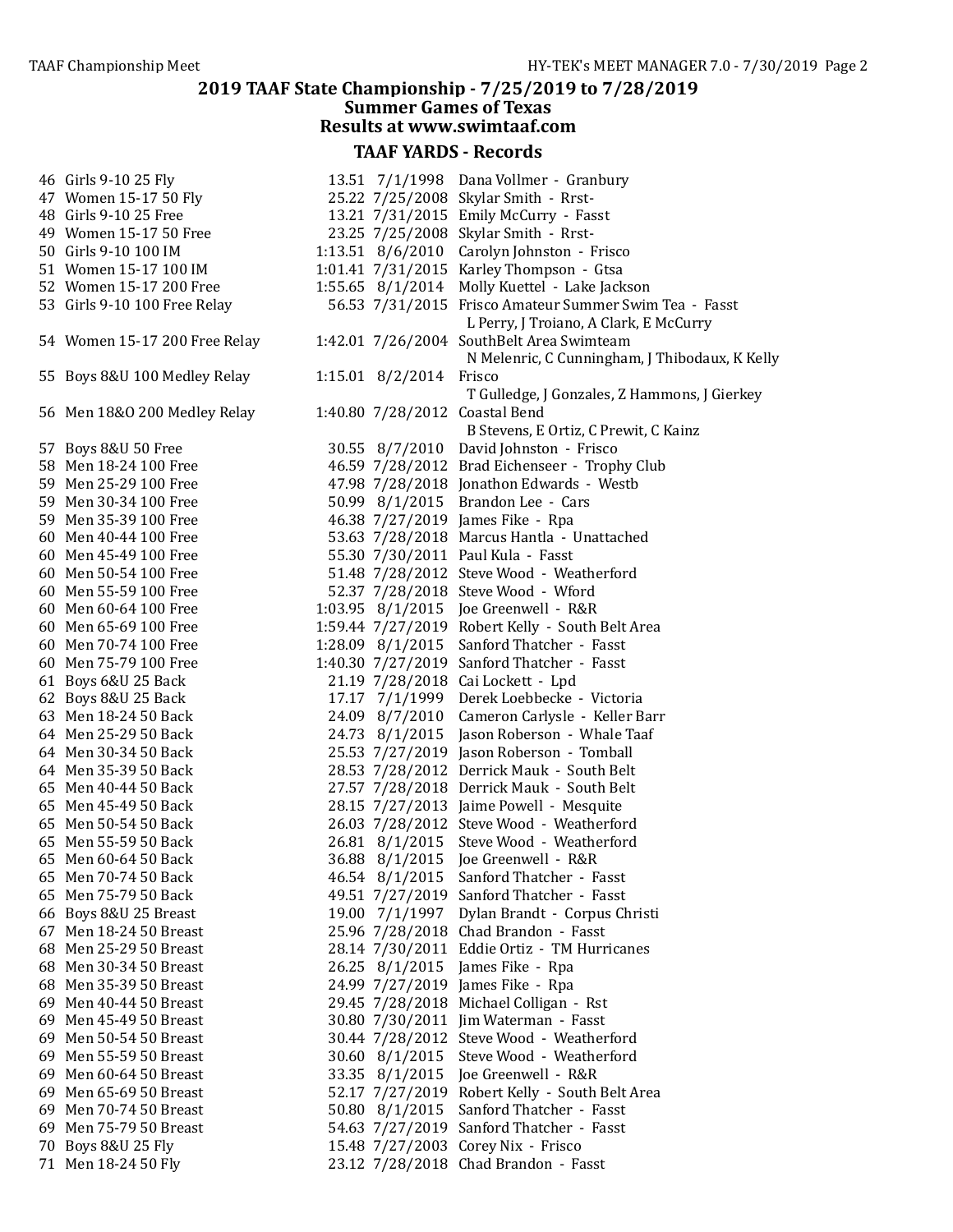| 72 Men 25-29 50 Fly                        |                   | 23.46 7/28/2018 Jonathon Edwards - Westb                                       |
|--------------------------------------------|-------------------|--------------------------------------------------------------------------------|
| 72 Men 30-34 50 Fly                        |                   | 23.03 8/1/2015 James Fike - Rpa                                                |
| 72 Men 35-39 50 Fly                        |                   | 22.29 7/27/2019 James Fike - Rpa                                               |
| 73 Men 40-44 50 Fly                        |                   | 25.21 7/28/2018 Michael Colligan - Rst                                         |
| 73 Men 45-49 50 Fly                        |                   | 26.87 7/27/2013 Jaime Powell - Mesquite                                        |
| 73 Men 50-54 50 Fly                        |                   | 25.22 7/28/2012 Gary Peterson - Boerne                                         |
| 73 Men 55-59 50 Fly                        |                   | 25.16 8/1/2015 Steve Wood - Weatherford                                        |
|                                            |                   |                                                                                |
| 73 Men 60-64 50 Fly<br>73 Men 70-74 50 Fly |                   | 30.61 8/1/2015 Joe Greenwell - R&R<br>47.90 8/2/2014 Sanford Thatcher - Frisco |
|                                            |                   |                                                                                |
| 73 Men 75-79 50 Fly                        |                   | 56.33 7/27/2019 Sanford Thatcher - Fasst                                       |
| 74 Boys 6&U 25 Free                        |                   | 17.28 7/27/2013 Jake Gierkey - Frisco                                          |
| 75 Boys 8&U 25 Free                        |                   | 14.55 8/1/2015 Jake Gierkey - Fasst                                            |
| 76 Men 18-24 50 Free                       |                   | 20.95 8/7/2010 Forrest Hughes - Freeport                                       |
| 77 Men 25-29 50 Free                       |                   | 21.56 7/27/2013 Jevon Atkinson - Bryan                                         |
| 77 Men 30-34 50 Free                       |                   | 22.29 7/27/2019 Jason Roberson - Tomball                                       |
| 77 Men 35-39 50 Free                       |                   | 21.35 7/28/2018 James Fike - Rpa                                               |
| 78 Men 40-44 50 Free                       |                   | 22.75 7/28/2018 Michael Colligan - Rst                                         |
| 78 Men 45-49 50 Free                       |                   | 25.08 7/28/2018 Steve Kopp - Rock                                              |
| 78 Men 50-54 50 Free                       |                   | 22.83 7/28/2012 Steve Wood - Weatherford                                       |
| 78 Men 55-59 50 Free                       |                   | 22.86 8/1/2015 Steve Wood - Weatherford                                        |
| 78 Men 60-64 50 Free                       |                   | 25.10 8/1/2015 Joe Greenwell - R&R                                             |
| 78 Men 65-69 50 Free                       |                   | 34.24 7/28/2018 James Cole - YMCA                                              |
| 78 Men 70-74 50 Free                       |                   | 39.67 8/1/2015 Sanford Thatcher - Fasst                                        |
| 78 Men 75-79 50 Free                       |                   | 44.45 7/27/2019 Sanford Thatcher - Fasst                                       |
| 79 Boys 8&U 100 IM                         |                   | 1:20.29 8/7/2010 David Johnston - Frisco                                       |
| 80 Men 18-24 100 IM                        |                   | 53.11 7/25/2009 Zach Interrante - Cleb                                         |
| 81 Men 25-29 100 IM                        |                   | 57.18 7/30/2011 Eddie Ortiz - TM Hurricanes                                    |
| 81 Men 30-34 100 IM                        |                   | 58.72 8/1/2015 Brandon Lee - Cars                                              |
| 81 Men 35-39 100 IM                        |                   | 51.46 7/27/2019 James Fike - Rpa                                               |
| 82 Men 40-44 100 IM                        |                   | 1:03.00 7/28/2018 Derrick Mauk - South Belt                                    |
| 82 Men 45-49 100 IM                        |                   | 1:06.15 7/27/2013 Jaime Powell - Mesquite                                      |
| 82 Men 50-54 100 IM                        |                   | 1:00.70 7/28/2012 Steve Wood - Weatherford                                     |
| 82 Men 55-59 100 IM                        |                   | 58.85 8/1/2015 Steve Wood - Weatherford                                        |
| 82 Men 60-64 100 IM                        |                   | 1:03.12 8/1/2015 Joe Greenwell - R&R                                           |
| 82 Men 65-69 100 IM                        |                   | 1:38.16 7/28/2018 James Cole - YMCA                                            |
| 82 Men 70-74 100 IM                        |                   | 1:38.59 8/1/2015 Sanford Thatcher - Fasst                                      |
| 82 Men 75-79 100 IM                        |                   | 1:49.49 7/27/2019 Sanford Thatcher - Fasst                                     |
| 83 Men 18-24 200 Free                      |                   | 1:47.47 7/28/2018 Michael Young - Aquaducks                                    |
| 83 Men 25-29 200 Free                      |                   | 2:01.27 7/30/2011 Jesse Bares - Wave                                           |
| 83 Men 30-34 200 Free                      |                   | 1:46.19 8/1/2015 James Fike - Rpa                                              |
| 83 Men 35-39 200 Free                      |                   | 1:45.91 7/27/2019 James Fike - Rpa                                             |
|                                            |                   |                                                                                |
| 83 Men 40-44 200 Free                      |                   | 2:11.84 8/2/2014 Alex Bannerot - Ridglea                                       |
| 83 Men 45-49 200 Free                      |                   | 2:13.17 7/27/2013 Michael Doyle - Plano Pir                                    |
| 83 Men 50-54 200 Free                      |                   | 1:55.58 7/28/2012 Steve Wood - Weatherford                                     |
| 83 Men 55-59 200 Free                      | 1:57.43 8/1/2015  | Steve Wood - Weatherford                                                       |
| 83 Men 60-64 200 Free                      |                   | 2:20.44 8/1/2015 Joe Greenwell - R&R                                           |
| 83 Men 65-69 200 Free                      |                   | 4:47.33 7/27/2019 Robert Kelly - South Belt Area                               |
| 83 Men 70-74 200 Free                      |                   | 3:51.86 7/28/2018 Sanford Thatcher - Fasst                                     |
| 83 Men 75-79 200 Free                      | 3:40.57 7/27/2019 | Sanford Thatcher - Fasst                                                       |
| 84 Boys 6&U 100 Free Relay                 |                   | 1:31.49 7/27/2013 Richmond/Rosenberg                                           |
|                                            |                   | S Gage, B Spurlock, J Ordonez, G Masters                                       |
| 85 Boys 8&U 100 Free Relay                 | 1:06.38 7/1/1995  | Bedford                                                                        |
| 86 Men 18&0 200 Free Relay                 |                   | 1:29.74 7/25/2009 West Houston Aquatic                                         |
|                                            |                   | B Roberson, J Rodriguez, P Welge, J Roberson                                   |
| 87 Mixed 18&0 100 Free Relay               |                   | 43.63 8/2/2014 Golden Triangle                                                 |
|                                            |                   | K Morrell, M Stockmann, S Walker, C Stockmann                                  |

|      | 3.46 7/28/2018 | Jonathon Edwards - Westb                     |
|------|----------------|----------------------------------------------|
|      | 3.03 8/1/2015  | James Fike - Rpa                             |
|      | 2.29 7/27/2019 | James Fike - Rpa                             |
|      | 5.21 7/28/2018 | Michael Colligan - Rst                       |
|      | 6.87 7/27/2013 | Jaime Powell - Mesquite                      |
|      | 5.22 7/28/2012 | Gary Peterson - Boerne                       |
|      | 5.16 8/1/2015  | Steve Wood - Weatherford                     |
|      | 0.61 8/1/2015  | Joe Greenwell - R&R                          |
|      | 7.90 8/2/2014  | Sanford Thatcher - Frisco                    |
|      | 6.33 7/27/2019 | Sanford Thatcher - Fasst                     |
|      | 7.28 7/27/2013 | Jake Gierkey - Frisco                        |
|      | 4.55 8/1/2015  | Jake Gierkey - Fasst                         |
|      | 0.95 8/7/2010  | Forrest Hughes - Freeport                    |
|      | 1.56 7/27/2013 | Jevon Atkinson - Bryan                       |
|      | 2.29 7/27/2019 | Jason Roberson - Tomball                     |
|      | 1.35 7/28/2018 | James Fike - Rpa                             |
|      | 2.75 7/28/2018 | Michael Colligan - Rst                       |
|      | 5.08 7/28/2018 | Steve Kopp - Rock                            |
|      | 2.83 7/28/2012 | Steve Wood - Weatherford                     |
|      | 2.86 8/1/2015  | Steve Wood - Weatherford                     |
|      | 5.10 8/1/2015  | Joe Greenwell - R&R                          |
|      | 4.24 7/28/2018 | James Cole - YMCA                            |
|      | 9.67 8/1/2015  | Sanford Thatcher - Fasst                     |
|      | 4.45 7/27/2019 | Sanford Thatcher - Fasst                     |
|      | 0.29 8/7/2010  | David Johnston - Frisco                      |
|      | 3.11 7/25/2009 | Zach Interrante - Cleb                       |
|      | 7.18 7/30/2011 | Eddie Ortiz - TM Hurricanes                  |
|      | 8.72 8/1/2015  | Brandon Lee - Cars                           |
|      | 1.46 7/27/2019 | James Fike - Rpa                             |
|      | 3.00 7/28/2018 | Derrick Mauk - South Belt                    |
|      | 6.15 7/27/2013 | Jaime Powell - Mesquite                      |
|      | 0.70 7/28/2012 | Steve Wood - Weatherford                     |
|      | 8.85 8/1/2015  | Steve Wood - Weatherford                     |
|      | 3.12 8/1/2015  | Joe Greenwell - R&R                          |
|      | 8.16 7/28/2018 | James Cole - YMCA                            |
|      | 8.59 8/1/2015  | Sanford Thatcher - Fasst                     |
|      | 9.49 7/27/2019 | Sanford Thatcher - Fasst                     |
|      | 7.47 7/28/2018 | Michael Young - Aquaducks                    |
|      | 1.27 7/30/2011 | Jesse Bares - Wave                           |
| 6.19 | 8/1/2015       | James Fike - Rpa                             |
| 5.91 | 7/27/2019      | James Fike - Rpa                             |
| 1.84 | 8/2/2014       | Alex Bannerot - Ridglea                      |
| 3.17 | 7/27/2013      | Michael Doyle - Plano Pir                    |
|      | 5.58 7/28/2012 | Steve Wood - Weatherford                     |
| 7.43 | 8/1/2015       | Steve Wood - Weatherford                     |
|      | 0.44 8/1/2015  | Joe Greenwell - R&R                          |
|      |                |                                              |
|      | 7.33 7/27/2019 | Robert Kelly - South Belt Area               |
|      | 1.86 7/28/2018 | Sanford Thatcher - Fasst                     |
|      | 0.57 7/27/2019 | Sanford Thatcher - Fasst                     |
|      | 1.49 7/27/2013 | Richmond/Rosenberg                           |
|      |                | S Gage, B Spurlock, J Ordonez, G Masters     |
|      | 6.38 7/1/1995  | Bedford                                      |
|      | 9.74 7/25/2009 | West Houston Aquatic                         |
|      |                | B Roberson, J Rodriguez, P Welge, J Roberson |
|      | 3.63 8/2/2014  | Golden Triangle                              |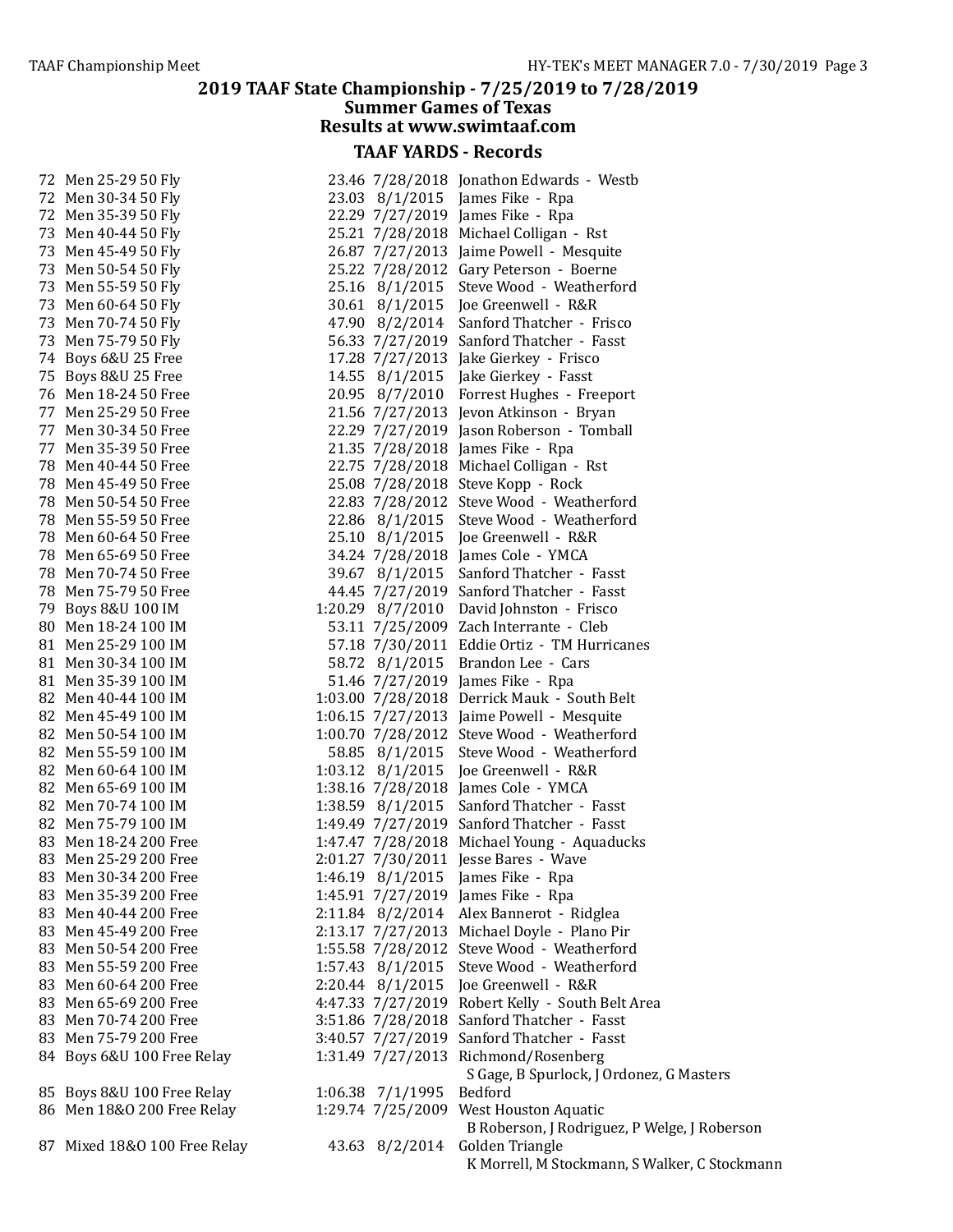#### 2019 TAAF State Championship - 7/25/2019 to 7/28/2019 **Summer Games of Texas** Results at www.swimtaaf.com TAAF YARDS - Records 88 Mixed 18&O 200 Free Relay 1:37.62 7/30/2011 Golden Triangle J Mouton, K Morrell, A Hooper, M Stockmann 89 Mixed 18&O 200 Medley Relay 1:47.85 7/28/2018 Frisco Amateur Summer Swim - Fasst L Blanchard, T Peterson, C Brandon, D Carter 90 Girls 8&U 100 Medley Relay 1:13.46 7/27/2004 Southlake Stingrays 2004 M Hayes, E Landers, A Privett, H Vassios 91 Women 18&O 200 Medley Relay 1:55.71 7/28/2018 Frisco Amateur Summer Swim - Fasst J Turlington, J Turlington, L Blanchard, D Carter 92 Girls 8&U 50 Free 32.66 7/27/2002 MayLin Meisenheimer - Corpus Christi 93 Women 18-24 100 Free 54.57 8/1/2015 Carleigh Kutac - Westb 94 Women 25-29 100 Free 54.64 7/28/2018 Carleigh Kutac - Westb 94 Women 30-34 100 Free 1:01.79 8/2/2014 Marika Scrivner - Trophy Club 94 Women 35-39 100 Free 1:01.47 7/27/2013 Anneke Miller - Trophy Club 95 Women 40-44 100 Free 1:02.56 7/27/2019 Carrie Cheng - TC Tritons 95 Women 45-49 100 Free 1:03.44 7/28/2018 Denise Tennison - TC Tritons 95 Women 50-54 100 Free 1:11.81 8/1/2015 Kelli Busby - Wave 95 Women 55-59 100 Free 1:20.00 7/27/2019 Michelle Priller - TC Tritons 95 Women 60-64 100 Free 1:29.77 8/1/2015 Kathy Tony - Surf 95 Women 65-69 100 Free 1:22.16 7/28/2012 Barbara Riedel - Denison 95 Women 70-74 100 Free 1:30.85 7/28/2018 Barbara Riedl - Den Dolphins 96 Girls 6&U 25 Back 21.73 8/2/2014 Izabella Oushalkas - Frisco 97 Girls 8&U 25 Back 17.58 7/27/2019 Jules Stoecker - Fasst 98 Women 18-24 50 Back 28.60 7/28/2018 Lindsey Blanchard - Fasst 99 Women 25-29 50 Back 28.97 7/28/2018 Carleigh Kutac - Westb<br>99 Women 30-34 50 Back 30.07 7/28/2012 Erin Lowack - Trophy  $30.07$   $7/28/2012$  Erin Lowack - Trophy Club 99 Women 35-39 50 Back 29.90 7/28/2018 Lindsay Crittenden - Sthlk Stingrays 100 Women 40-44 50 Back 35.04 7/27/2019 Carrie Cheng - TC Tritons 100 Women 45-49 50 Back 34.00 8/2/2014 Julianna Ward - Port Aransas 100 Women 50-54 50 Back 33.01 8/1/2015 Julianna Ward - Past 100 Women 55-59 50 Back 36.93 7/28/2018 Constance Rust - Seals 100 Women 60-64 50 Back 36.28 7/27/2019 Constance Rust - Seal! 100 Women 65-69 50 Back 49.29 7/28/2018 Kathy Tony - Surf 100 Women 70-74 50 Back 53.79 7/28/2018 Barbara Riedl - Den Dolphins 101 Girls 8&U 25 Breast 19.89 7/1/1998 Lauren Weeks - Denton 102 Women 18-24 50 Breast 32.12 8/2/2014 April Long - Frisco 103 Women 25-29 50 Breast 32.60 7/30/2011 Gwen Rourke - Wave 103 Women 30-34 50 Breast 36.91 8/2/2014 Kristin Payne - Flower Mound 103 Women 35-39 50 Breast 33.63 7/27/2019 Britney Cross - Lpd 104 Women 40-44 50 Breast 36.96 7/27/2019 Carrie Cheng - TC Tritons 104 Women 45-49 50 Breast 38.62 7/27/2019 Denise Tennison - TC Tritons 104 Women 50-54 50 Breast 41.29 8/1/2015 Gretchen Baughman - Past 104 Women 55-59 50 Breast 39.82 7/28/2018 Constance Rust - Seals 104 Women 60-64 50 Breast 36.70 7/27/2019 Constance Rust - Seal! 104 Women 65-69 50 Breast 48.15 7/28/2018 Kathy Tony - Surf 104 Women 70-74 50 Breast 1:28.63 8/1/2015 Judy Wagner - Bry 105 Girls 8&U 25 Fly 15.73 7/1/1996 Dana Vollmer - Granbury 106 Women 18-24 50 Fly 26.64 7/25/2009 Seabre Pope - Seals 107 Women 25-29 50 Fly 27.24  $8/1/2015$  Molly Lee \ Carleigh Kutac - Cars \ Tclub 107 Women 30-34 50 Fly 30.54 8/2/2014 Kristin Payne - Flower Mound 107 Women 35-39 50 Fly 29.51 7/28/2018 Paige Flume - Lpd 108 Women 40-44 50 Fly 30.34 7/27/2019 Carrie Cheng - TC Tritons 108 Women 45-49 50 Fly 32.02 7/27/2019 Pam Criscitiello - Tsunami's 108 Women 50-54 50 Fly 38.92 8/1/2015 Cindy Engel - Wave 108 Women 55-59 50 Fly 42.64 7/27/2019 Michelle Priller - TC Tritons 108 Women 60-64 50 Fly 43.71 7/27/2019 Cheryle Hogwood - Waves 109 Girls 6&U 25 Free 18.68 7/30/2011 Sophia Ribeiro - Elpas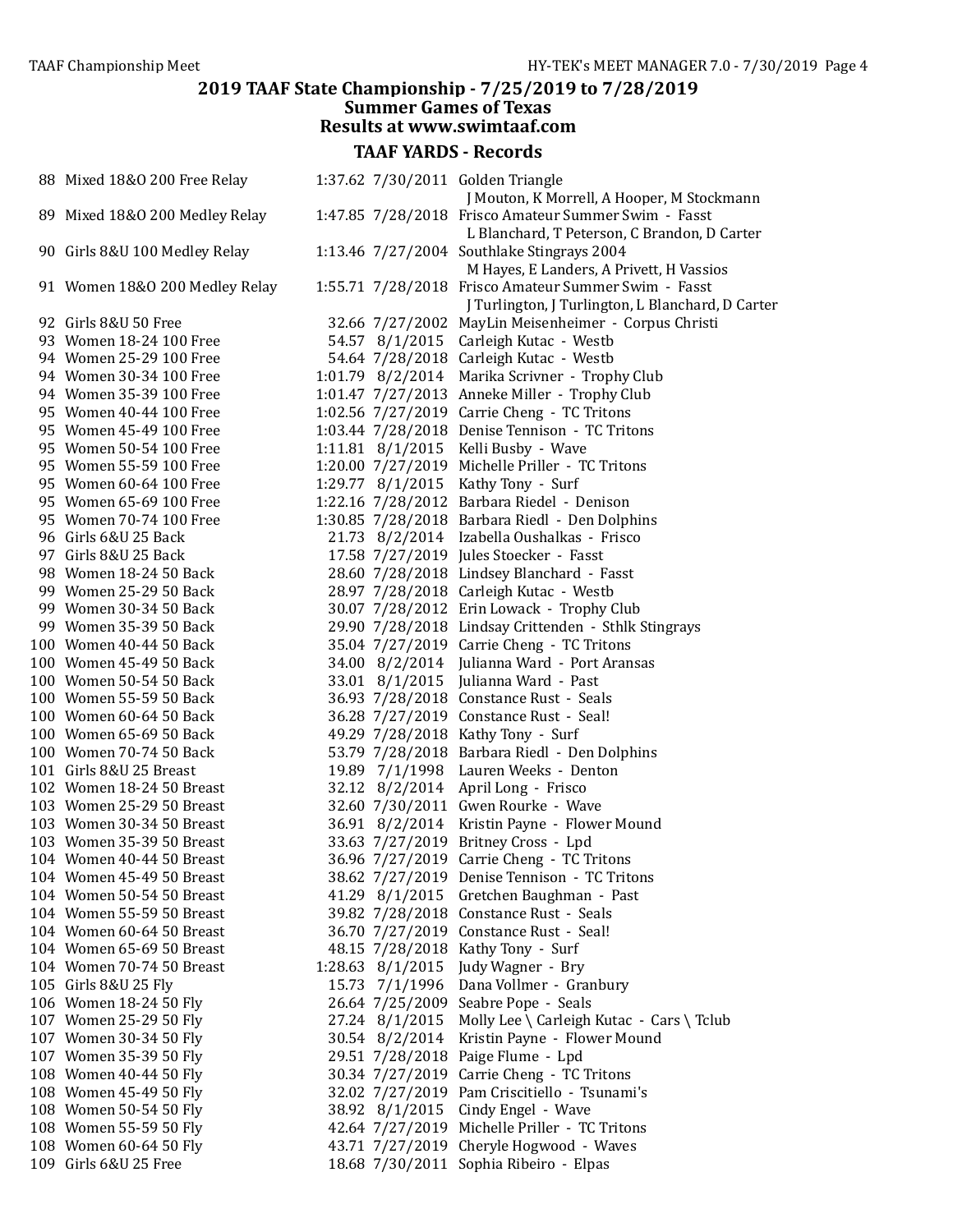| 110 | Girls 8&U 25 Free               |
|-----|---------------------------------|
| 111 | Women 18-24 50 Free             |
| 112 | <b>Women 25-29 50 Free</b>      |
| 112 | Women 30-34 50 Free             |
| 112 | Women 35-39 50 Free             |
| 113 | Women 40-44 50 Free             |
| 113 | Women 45-49 50 Free             |
| 113 | Women 50-54 50 Free             |
| 113 | Women 55-59 50 Free             |
| 113 | Women 60-64 50 Free             |
| 113 | Women 65-69 50 Free             |
| 113 |                                 |
| 114 | Women 70-74 50 Free             |
|     | Girls 8&U 100 IM                |
| 115 | Women 18-24 100 IM              |
| 116 | Women 25-29 100 IM              |
| 116 | Women 30-34 100 IM              |
| 116 | Women 35-39 100 IM              |
| 117 | Women 40-44 100 IM              |
| 117 | Women 45-49 100 IM              |
| 117 | Women 50-54 100 IM              |
| 117 | Women 55-59 100 IM              |
| 117 | Women 60-64 100 IM              |
| 117 | Women 65-69 100 IM              |
| 118 | Women 18-24 200 Free            |
| 118 | Women 25-29 200 Free            |
| 118 | Women 30-34 200 Free            |
| 118 | Women 35-39 200 Free            |
| 118 | Women 40-44 200 Free            |
| 118 | Women 45-49 200 Free            |
| 118 | Women 50-54 200 Free            |
| 118 | Women 55-59 200 Free            |
| 118 | Women 65-69 200 Free            |
| 118 | Women 70-74 200 Free            |
| 119 | Girls 6&U 100 Free Relay        |
|     |                                 |
|     | 120 Girls 8&U 100 Free Relay    |
|     | 121 Women 18&0 200 Free Re      |
|     |                                 |
| 122 | <b>Boys 11-12 200 Medley Re</b> |
| 123 | <b>Boys 13-14 200 Medley Re</b> |
| 124 | Boys 11-12 100 Free             |
| 125 | Boys 13-14 100 Free             |
| 126 | Boys 11-12 50 Back              |
| 127 | Boys 13-14 50 Back              |
| 128 | <b>Boys 11-12 50 Breast</b>     |
| 129 | <b>Boys 13-14 50 Breast</b>     |
|     | Boys 11-12 50 Fly               |
| 130 | Boys 13-14 50 Fly               |
| 131 |                                 |
| 132 | Boys 11-12 50 Free              |
| 133 | Boys 13-14 50 Free              |
| 134 | Boys 11-12 100 IM               |
| 135 | Boys 13-14 100 IM               |
| 136 | Boys 13-14 200 Free             |

| 110 Girls 8&U 25 Free           |                  | 14.51 7/27/2019 Jules Stoecker - Fasst              |
|---------------------------------|------------------|-----------------------------------------------------|
| 111 Women 18-24 50 Free         |                  | 24.23 8/1/2015 Krystan Morrell - Gtsa               |
| 112 Women 25-29 50 Free         |                  | 25.25 7/28/2018 Carleigh Kutac - Westb              |
| 112 Women 30-34 50 Free         |                  | 28.54 7/27/2013 Marika Scrivner - Trophy Club       |
| 112 Women 35-39 50 Free         |                  | 25.96 7/27/2019 Britney Cross - Lpd                 |
| 113 Women 40-44 50 Free         |                  | 27.60 8/2/2014 Anneke Miller - Trophy Club          |
| 113 Women 45-49 50 Free         |                  | 28.76 7/28/2018 Pam Criscitiello - Tsunami's        |
| 113 Women 50-54 50 Free         |                  | 29.18 8/1/2015 Julianna Ward - Past                 |
| 113 Women 55-59 50 Free         |                  | 30.61 7/28/2018 Constance Rust - Seals              |
| 113 Women 60-64 50 Free         |                  | 29.11 7/27/2019 Constance Rust - Seal!              |
| 113 Women 65-69 50 Free         |                  | 35.95 7/28/2012 Barbara Riedel - Denison            |
| 113 Women 70-74 50 Free         |                  | 40.07 7/28/2018 Barbara Riedl - Den Dolphins        |
| 114 Girls 8&U 100 IM            |                  | 1:26.74 7/26/2008 Hope Williams - El Campo          |
| 115 Women 18-24 100 IM          |                  | 1:02.39 8/2/2014 April Long - Frisco                |
| 116 Women 25-29 100 IM          |                  | 1:02.78 7/28/2018 Carleigh Kutac - Westb            |
| 116 Women 30-34 100 IM          |                  | 1:07.46 7/28/2012 Erin Lowack - Trophy Club         |
| 116 Women 35-39 100 IM          |                  | 1:11.87 7/27/2013 Anneke Miller - Trophy Club       |
| 117 Women 40-44 100 IM          |                  | 1:11.03 8/2/2014 Anneke Miller - Trophy Club        |
| 117 Women 45-49 100 IM          |                  | 1:12.91 7/27/2019 Denise Tennison - TC Tritons      |
| 117 Women 50-54 100 IM          |                  | 1:16.92 8/1/2015 Julianna Ward - Past               |
| 117 Women 55-59 100 IM          |                  | 1:20.79 7/28/2018 Constance Rust - Seals            |
| 117 Women 60-64 100 IM          |                  | 1:16.08 7/27/2019 Constance Rust - Seal!            |
| 117 Women 65-69 100 IM          |                  | 1:40.69 7/27/2019 Kathy Tony - Surf                 |
| 118 Women 18-24 200 Free        |                  | 1:58.31 7/28/2018 Jamie Turlington - Fasst          |
| 118 Women 25-29 200 Free        |                  | 1:59.08 7/28/2018 Carleigh Kutac - Westb            |
| 118 Women 30-34 200 Free        |                  | 2:41.74 7/27/2019 Robin Chaney - FM Blue Fins       |
| 118 Women 35-39 200 Free        |                  | 2:25.38 7/27/2019 Erin Lowack - TC Tritons          |
| 118 Women 40-44 200 Free        |                  | 2:21.40 7/28/2018 Carrie Cheng - TC Tritons         |
| 118 Women 45-49 200 Free        |                  | 2:23.27 7/27/2019 Denise Tennison - TC Tritons      |
| 118 Women 50-54 200 Free        |                  | 2:43.06 8/1/2015 Kelli Busby - Wave                 |
| 118 Women 55-59 200 Free        |                  | 3:20.83 7/27/2019 Michelle Priller - TC Tritons     |
| 118 Women 65-69 200 Free        |                  | 3:02.61 7/30/2011 Barbara Reidl - Denison           |
| 118 Women 70-74 200 Free        |                  | 3:21.73 7/28/2018 Barbara Riedl - Den Dolphins      |
| 119 Girls 6&U 100 Free Relay    |                  | 1:28.80 7/30/2011 Frisco Amateur Summer Swim Tea    |
|                                 |                  | K Bryant, L Perry, A Dickey, V Petruska             |
| 120 Girls 8&U 100 Free Relay    |                  | 1:05.12 7/27/2002 Callalen Area Swim Team           |
|                                 |                  | K Kemp, K Kemp, K Schwirtlich, M Meisenheimer       |
| 121 Women 18&0 200 Free Relay   |                  | 1:44.87 7/25/2009 Richmond/Rosenberg                |
|                                 |                  | L Littleton, E Floyd, M Morrow, M Gale              |
| 122 Boys 11-12 200 Medley Relay |                  | 2:05.87 7/28/2019 Fasst Swim Team - Fasst           |
|                                 |                  | J Gierkey, O Khan, B Jones, T Pierce                |
| 123 Boys 13-14 200 Medley Relay |                  | 1:49.09 7/28/2019 Mission Marlins - Mission Marlins |
|                                 |                  | E Guajardo, H Guerra, D Adams, E Rodriguez          |
| 124 Boys 11-12 100 Free         |                  | 57.06 7/24/2005 Cody Armstrong - Lake Jackson       |
| 125 Boys 13-14 100 Free         | 49.29 8/2/2015   | Isaac Barrera - Dolphins                            |
| 126 Boys 11-12 50 Back          |                  | 29.00 7/28/2019 Jake Gierkey - Fasst                |
| 127 Boys 13-14 50 Back          | 27.17 8/2/2015   | Nicholas McDonald - Dolphins                        |
| 128 Boys 11-12 50 Breast        | 32.31 7/1/1996   | Chase Kessinger - McKinney                          |
| 129 Boys 13-14 50 Breast        | 27.85 8/2/2015   | Nicholas McDonald - Dolphins                        |
| 130 Boys 11-12 50 Fly           |                  | 27.86 7/25/2009 William Smith - Mudcats             |
| 131 Boys 13-14 50 Fly           | 25.29 7/1/1995   | Peter Idziak - Bedford                              |
| 132 Boys 11-12 50 Free          | 25.66 8/1/1993   | John Zimmerman - Grapevine - Grapevine              |
| 133 Boys 13-14 50 Free          | 23.15 7/24/2005  | Jason Armstrong - Trophy Club                       |
| 134 Boys 11-12 100 IM           |                  | 1:05.09 7/31/2011 Casey Green - Elcmp               |
| 135 Boys 13-14 100 IM           | 55.96 8/2/2015   | Nicholas McDonald - Dolphins                        |
| 136 Boys 13-14 200 Free         | 1:52.46 8/2/2015 | Isaac Barrera - Dolphins                            |
|                                 |                  |                                                     |